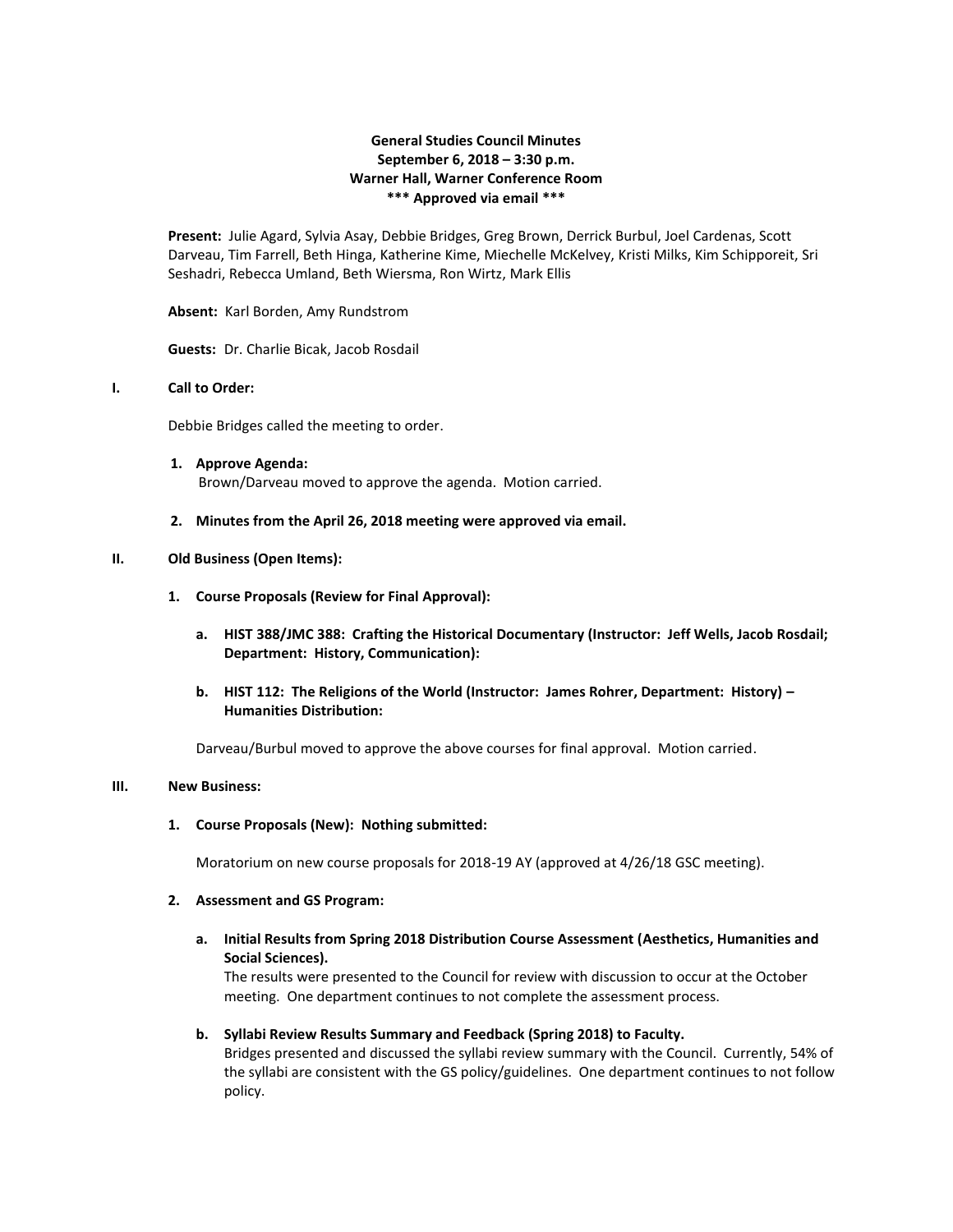As a reminder, the Council mentioned the GS statement needs to be on the syllabus. The Council also discussed whether or not links should be used on syllabi.

### **c. Update on Syllabi Collection/Review Fall 2018.**

The course syllabi being reviewed this fall are available on Canvas for the Council to review.

The review process for syllabi being reviewed in the fall 2018 will be completed by November. Once each group has completed the review process of their assigned syllabi a summary of their findings will be submitted to Bridges.

# **d. Update on Fall 2018 Distribution Course Assessment (Natural Sciences, A&Q Thought, Wellness).**

Faculty and Chairs have been notified on which courses are being assessed. A reminder will be sent to them regarding their assessment as well as information on how the assessment should be completed.

### **e. Update on GS Website.**

The website is currently being revised.

### **3. Review/Revision of General Studies Program:**

## **a. Plans for 2018/19 Academic Year/Campus Forums Debrief:**

The Council will be working on changing the GS program. The Council will need to follow the governance documents to determine if structural or foundational changes will be made. If structural changes are made they will need to be completed by December.

### **b. GS Information Survey Results:**

The survey was sent to the faculty list and 154 responses were received. Bridges discussed the results with the Council. Survey questions included identifying key content areas and number of hours that would be included in an ideal GS program. Survey responses indicate the top 10 content areas are: written communication, critical thinking, oral communication, humanities, natural sciences, quantitative/analytical skills, social sciences, global perspectives, aesthetics, and information literacy. Survey responses indicate that an ideal GS program would be 30 – 34 hours. Some discussion ensued regarding whether or not last year's activities / conversations influenced the survey responses.

Given Dr. Bicak's charge to the GSC, options for the upcoming APR and review/revision process were discussed: 1) Request a deferral of the APR until after the revised GS program is in place; 2) Conduct a traditional APR; and 3) Have the external reviewer for the APR as a consultant in the discussion of GS revisions. Discussions regarding timing and logistics ensued; it was noted that option 2 or 3 will be difficult to achieve given the timeline the GSC has been given.

Bridges asked the Council to identify the resources that would be most useful in the discussions on revising the GS program and how to go about making the changes:

What's right about the current program? What issues do we know we need to fix? Do we need an outside consultant?

Suggestions made to the Council:

1) Look at the current GS program and fix the issues that are known before making radical